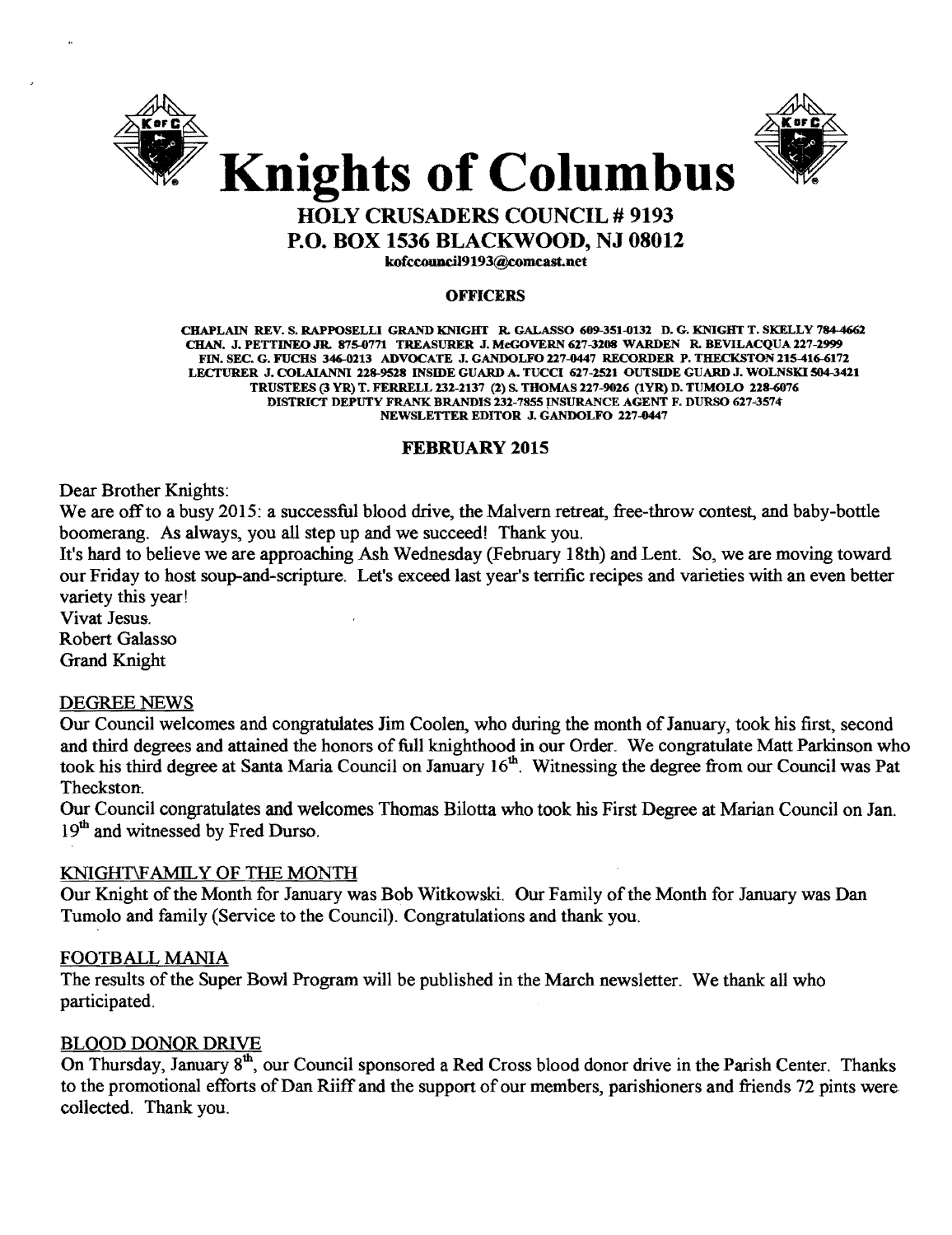# FREE THROW CONTEST

For over 41 years more than 2.5 million boys and girls, 10 to 14 have participated in the Knights of Columbus Free Throw Championship. On Saturday, January 24<sup>th</sup>, our Council sponsored our annual Free Throw Contest in the Parish Center and 15 shooters participated. Here are the winners: Girls 9yrs none, 10 none, 11 none, 12 none, 13yrs Kelly Jeminey, 14 none. Boys 9yrs Brandon Ackerman, 10 Matthew Mullan, 11 Jared Medina, 12 Chris Rowell, 13 Bobby Mullen, 14 Tyler Gargano. We thank our Director, Dan Tumolo. We also thank the good turnout of our members: Jim McGovern, Robert Galasso, Fred Sulpizi, Fred Durso, Jules Zaccone, Kevin Little, Frank Brandis, Lee Martin, Pat Theckston, Joe Pettineo Sr. & Jr., Rich Bevilacqua, Joe Mikos, Hany Bocchino, and John Gandolfo. The winners will compete in the District competition on February 21st in the Parish Center.

# CHAPLAIN'S CORNER

We should always thank God for his great goodness toward us. We should thank Him for the gift of faith and show our gratitude by living a good Christian life in accordance with our calling. We were once in darkness, but now we enjoy the light in the Lord for He has manifested Himself to us. We have received His baptism, His faith, and His promise of eternal life.

# BABY BOTTLE BOOMERANG

On Jan. 24-25, after all the Masses we participated in this program. The bottles provided were collected the following week. The totals will be announced in the next newsletter.

# KNIGHTS OF COLUMBUS INSURANCE

As a Knights of Columbus field agent, I hear about group life insurance every week. If you have it, it's certainly not a bad thing, but it can be a misleading security blanket. Most times, the amount offered is far from what you need, and the only way to determine what you need is with a comprehensive needs analyses. Your group coverage is not based on any analysis. Instead, they apply a formula.

Most group life insurance coverage reduces or disappears when you retire. Many times it can be converted, but at a very expensive premium (remember, you're no kid anymore when you retire, and premiums do rise as you get older). Just because you turn 65 doesn't mean you no longer need life insurance or need less coverage. Actually, the opposite is true. Do you still own just group life insurance? It must be supplemented with a personally owned portfolio. I can tell you exactly how to blend your group benefit with your K of C life insurance so things can be in your control. Don't let the feeling of security that group life provides distract you from the real issue: taking control ofyour family's financial future! Fred Durso, FICF, Field Agent, (856) 401-3055 Fred.durso@kofc.org

#### FOURTH DEGREE NEWS

The Bishop Schad Assembly meets on the 3<sup>rd</sup> Wednesday of the month in the Parish Center. Next meeting February 18th.

#### THE EMBLEM OF THE ORDER

Some of you have asked about the significance of the Emblem of the Order so here is an explanation. The emblem of the Order dates from the second Supreme Council meeting May 12, 1883, when it was designed by James T. Mullen, who was then Supreme Knight. A quick glance at the emblem indicates a shield mounted upon the Formée Cross. The shield is that associated with a medieval Knight. The Formée Cross is the representation of a traditionally artistic design of the Cross of Christ through which all graces of redemption were procured for mankind. This then represents the Catholic spirit of the Order. Mounted on the shield are three objects: a fasces standing vertically, and, crossed behind it, an anchor and a dagger or short sword. The fasces from Roman days is symbolic of authority which must exist in any tightly-bonded and efficiently operating organization. The anchor is the mariner's symbol for Columbus, patron of the Order, while the short sword or dagger was the weapon of the Knight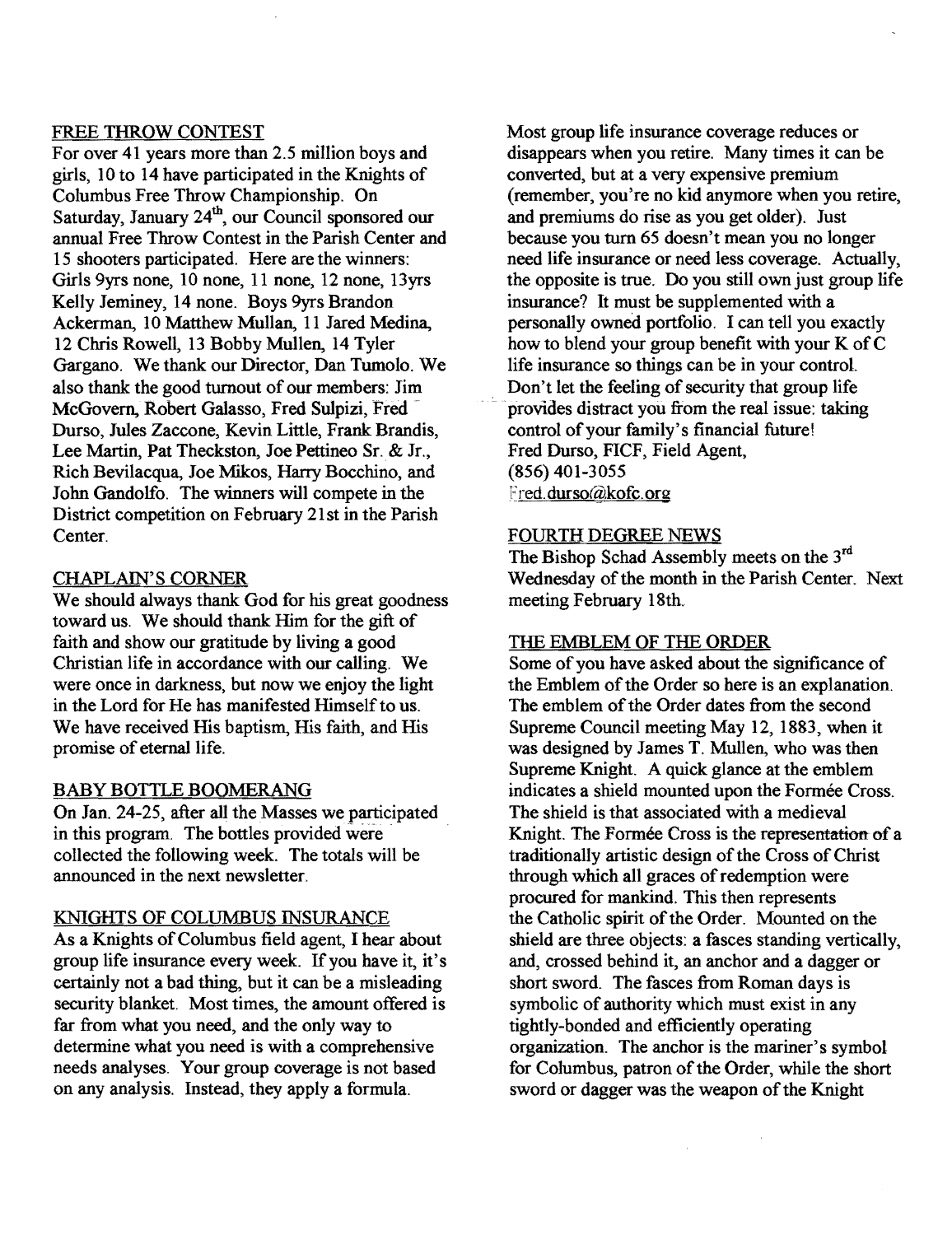when engaged upon an errand of mercy. Thus, the shield expresses Catholic Knighthood in organized merciful action, and with the letters, K. ofC., it proclaims this specific form of activity. The red, white and blue in the background of the shield and the foreground of the Cross of Malta are the colors of our country. As such, red is the symbol of stouthearted courage, of pulsing activity and a full measure of devotion. Blue is the symbol of hope, of calm tranquility under God and of confidence in the protection of our country. White is the symbol of nobility of purpose, of purity of aim and of crucible - tried ideals to be carried out.

# MALVERN RETREAT

Our annual Malvern Retreat was held during the weekend of January 16-18, 2015. Thanks to the promotional efforts of our Worthy Field Agent, Fred Durso, 28 of our members and friends attended. We'll do it again next year and you should try to attend this wonderful and spiritually rewarding experience.

#### TRAIN SHOW

Our train show held on December 13& 14 netted \$592.25 and we thank Lee Martin for his efforts.

#### FIRST FRIDAY ADORATION

The next Exposition of the Blessed Sacrament will take place in the Our Lady of Hope Chapel on First Friday, February 6th, after the 9:00 AM Mass, continue until 7:00 PM, and close with Benediction. Try to stop in to spend time with the Lord.

#### COUNCIL WELLNESS NOTICES

Contact Ron Miller (783-6458) or orenoxrmmancomcast net to send a "get well" message or a message of condolence.

# FEBRUARY BIRTHDAYS AND ANNIVERSARIES

The following Brothers or members of their families will celebrate their birthdays this month: Sal Aversa, William Belmont, John Colaianni, Omaliel Colon, Sam Evangelista, Caitlin Gallagher, Joe Gentile, Sean Grannan, Al Guarini, Dave

Harkins, Mike Harkins, Paul Heim, Sr., Bill Higgins, Ron Kentrus, Ron Lawrence, Mrs. Tricia Little, Dan McHugh, John Muldowney, Matthew Parkinson, Mike Petroski, Mike Poiez, Mrs. Anna Rescinito, John Rifici, Dan Riiff, Anthony Rutigliano, Gina Sirolli, Oredola Soluade, John Venuti and Paul Woyciechowski. The following members will celebrate their anniversaries this month: Mr.&Mrs. Paul Chatburn, Mr.&Mrs. Michael Lisanti, Mr.&Mrs. John Gandolfo. CONGRATUALTIONS If we missed someone's birthday or anniversary, please contact John Gandolfo (227-0447) or gandy@comcast.net.

# EDITORIAL

We thank all of you who supported two of our important and popular programs during this past month. Once again the Red Cross blood donor program that we sponsor successfully brought in 72 pints. Our annual free throw contest was sponsored on Jan 24, despite the very bad weather on that day. February 18<sup>th</sup> is Ash Wednesday and marks the beginning of Lent. Sometimes we can get so caught up in our busy activity schedule that we forget that we are first and foremost a Catholic organization. Let's make it a point to take an extra step to participate in our Faith during this holy season. Our Church additional opportunities to practice our Faith and we should take advantage of this. Vivat Jesus.

#### IMPORTANT DATES

- Feb. 6 First Friday (OLOH Chapel)
- Feb. 12 Officers Meeting (7 PM Parish Center)
- Feb. 12 Council Meeting (8 PM Parish Center)
- Feb. 18 Ash Wednesday Lent Begins
- Feb. 21 District Free Throw Contest (parish Center)
- Feb. 26 Council Meeting (8 PM Parish Center)
- Mar. 6 First Friday (OLOH Chapel)
- Mar. 12 Officers Meeting (7 PM Parish Center)
- Mar. 12 Council Meeting (8 PM Parish Center)
- Mar. 14-15 Church Membership Drive (All Masses)
- Mar. 26 Council Meeting (8 PM Parish Center)
- Mar. 29 Founder's Day
- Mar. 29 Parish Appreciation Breakfast